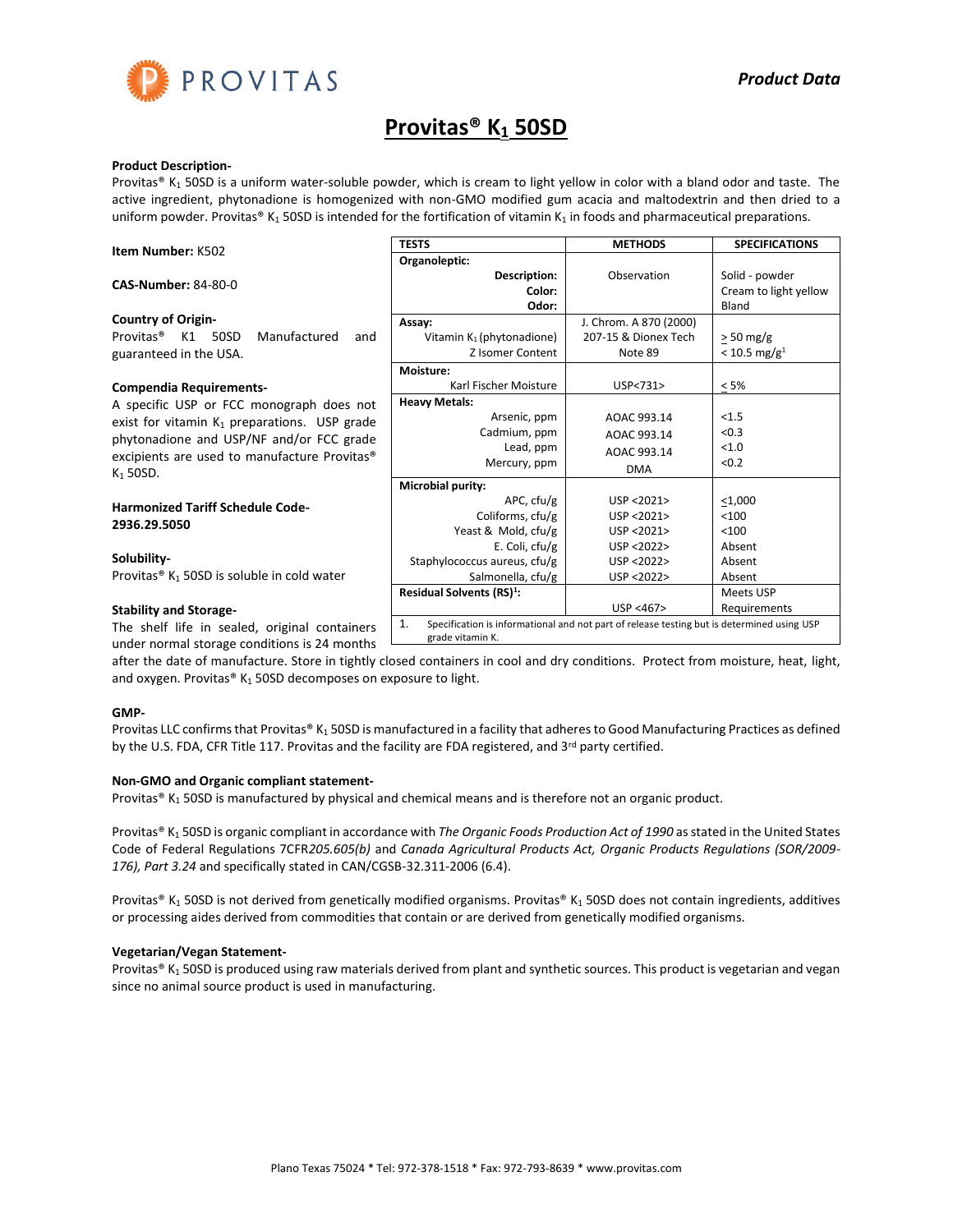

# **Provitas® K<sup>1</sup> 50SD**

#### **Nutritional Data (per 100g)-**

| Item                        | Result      | Item                         | Result         |
|-----------------------------|-------------|------------------------------|----------------|
| <b>Total Calories</b>       | 197.6 Kcal  | Vitamin $K_1$ (phytonadione) | 5 gram         |
| Calories from Fat           | 0 Kcal      | Vitamin D                    | 0 gram         |
| Calories from Saturated Fat | 0 Kcal      | Calcium                      | 648 milligram  |
| Protein                     | $1.44$ gram | Potassium                    | 1602 milligram |
| Fat                         | 14 gram     | Sodium                       | 954 milligram  |
| Saturated Fat               | 14 gram     | Iron                         | 0 Milligram    |
| Carbohydrate                | 83.7 gram   | Water                        | 4 gram         |
| Soluble Fiber               | 65 gram     | Ash                          | 4 gram         |
| Sugar - Total               | 1 gram      |                              |                |

#### **Accuracy Disclaimer-**

Provitas, LLC has taken great care to verify the correctness of these data and believes they are correct. However, since the data comes from various sources and are not verified analytically, we cannot warranty their accuracy. Provitas, LLC can only guarantee the minimum potency of the vitamins and other specifications found on the Provitas® K1 50SD Data Sheet, which are available on request. For guaranteed accuracy of composition other than that guaranteed by Provitas, LLC, the customer is advised to submit for analytical testing by a reliable laboratory.

These values have been determined by using a nutritional database of ingredients, which were analyzed singularly. They are believed to be accurate but are not guaranteed.

### **Residual Solvent Statement-**

Provitas LLC certifies that Provitas®  $K_1$  50SD fully complies with Chemical test <467> USP/NF: Residual Solvents Limits. No solvents are used in the manufacturing of Provitas®  $K_1$ 50SD.

#### **WADA-**

Provitas LLC certifies that Provitas®  $K_1$  50SD does not contain nor comes into contact with any substance listed on the World Anti-Doping Agency banned list or other sports related banned lists. These include narcotics, hormones, diuretics, and steroids.

#### **Nanomaterial Statement-**

Based on our current understanding of nanomaterial regulation EU No 1169/2011, Provitas®  $K_1$  50SD is not considered a nanomaterial. Therefore, it does not require labeling as such.

#### **Contaminants and Impurities Statement-**

To our knowledge, there is no contamination by potentially harmful materials in Provitas®  $K_1$  50SD. This includes but not limited to antibiotics, Bisphenol-A, hormones/steroids, pesticides, propylene, PAHs, Phthalates, dioxins, melamine, mycotoxins, nitrosamines and solvents.

#### **Prop 65-**

We certify that Provitas®  $K_1$  50SD and all materials used to manufacture Provitas®  $K_1$  50SD do not appear on the List Of Chemicals Known to Cause Cancer Or Reproductive Toxicity, under section 25249.8 of the CALIFORNIA SAFE WATER AND TOXIC ENFORCEMENT ACT OF 1986, Chapter 6.6 added by Proposition 65 in 1986.

# **BSE/TSE/Irradiation/EtO Statements-**

Provitas, LLC guarantees that no BSE causing ingredients are present in Provitas® K<sub>1</sub> 50SD. Provitas® K<sub>1</sub> 50SD is free of any animal origin organisms/ingredients Provitas®  $K_1$  50SD tests PCR negative for any animal-based organisms.

Provitas LLC certifies that Provitas®  $K_1$  50SD is free of radiation. Irradiation is not used in the production, packaging and/or storage of Provitas®  $K_1$  50SD.

We certify that Provitas®  $K_1$  50SD is free of ethylene oxide. Ethylene oxide sterilization is not used in the production, packaging and/or storage of Provitas® K<sub>1</sub> 50SD.

#### **Sewage-**

We certify that Provitas®  $K_1$  50SD has been produced, packaged, and stored without the use of sewage sludge.